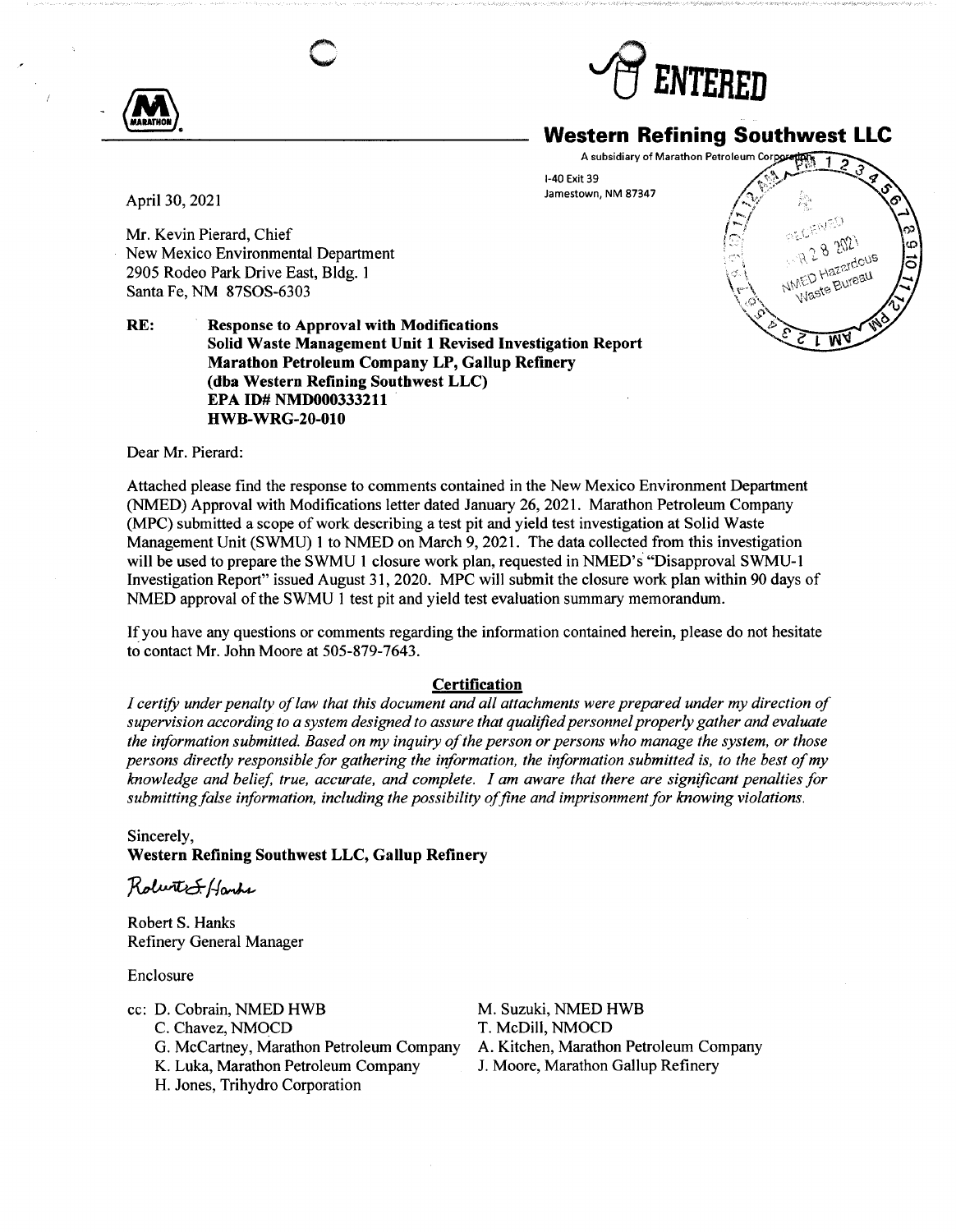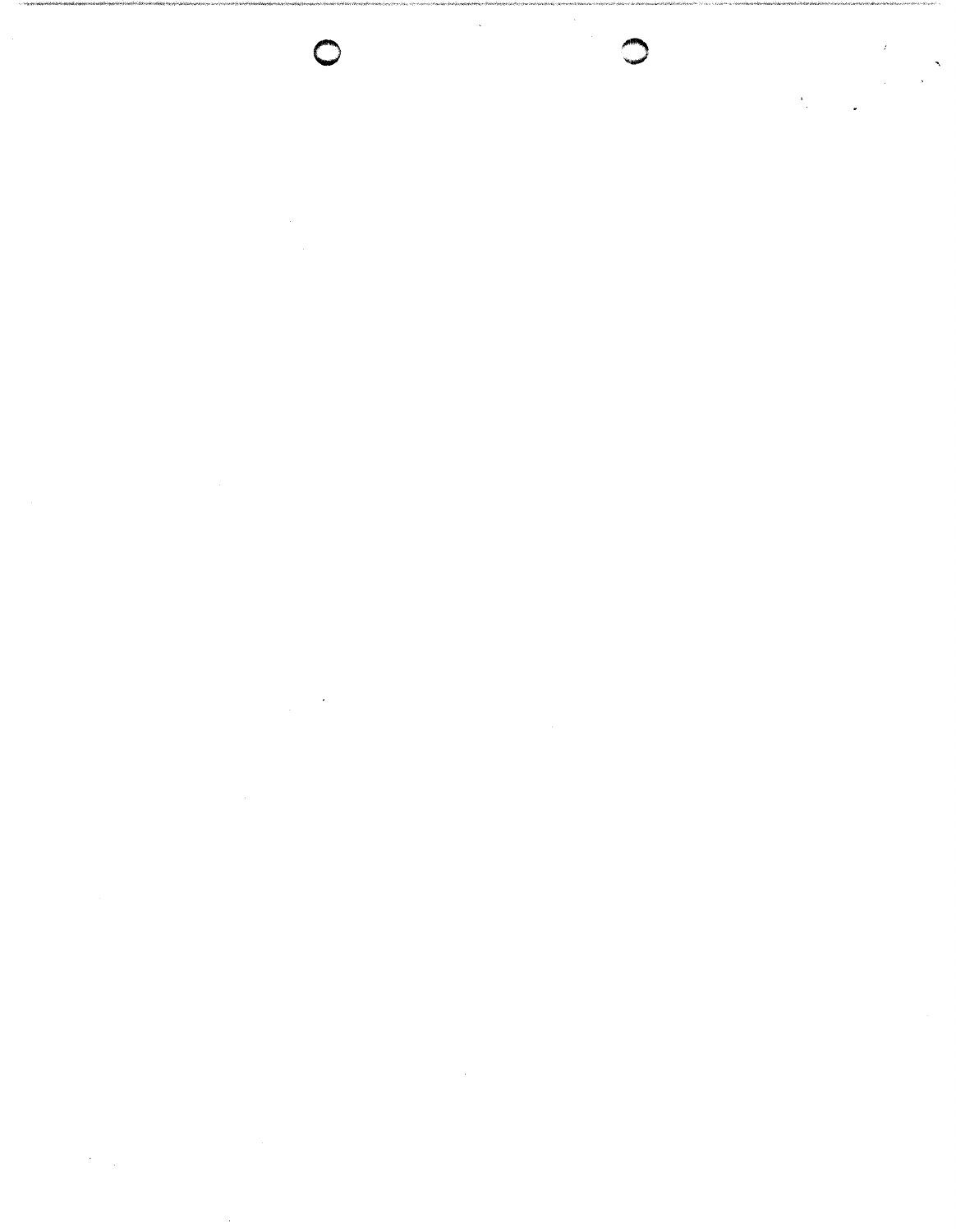| <b>New Mexico Environment Department (NMED) Comment</b>                                                                                                                                                                                                                                                                                                                                                                                                                                                                                                                                                                 | Marathon Petroleum Company (MPC) Response                                                                                                                                                                                                                                                                                                                                                                                                                                                                                                                                                                                                                                             |
|-------------------------------------------------------------------------------------------------------------------------------------------------------------------------------------------------------------------------------------------------------------------------------------------------------------------------------------------------------------------------------------------------------------------------------------------------------------------------------------------------------------------------------------------------------------------------------------------------------------------------|---------------------------------------------------------------------------------------------------------------------------------------------------------------------------------------------------------------------------------------------------------------------------------------------------------------------------------------------------------------------------------------------------------------------------------------------------------------------------------------------------------------------------------------------------------------------------------------------------------------------------------------------------------------------------------------|
| <b>Comment 1:</b>                                                                                                                                                                                                                                                                                                                                                                                                                                                                                                                                                                                                       | <b>Response 1:</b>                                                                                                                                                                                                                                                                                                                                                                                                                                                                                                                                                                                                                                                                    |
| In the response to NMED's Disapproval Comment 2,<br>the Permittee states, "[e]xcavation will be followed by<br>laboratory confirmation sampling of excavation vertical<br>and horizontal extent." A detailed method for post-<br>excavation confirmation sampling and the anticipated<br>horizontal and vertical extent of excavation for each<br>aeration lagoon and Evaporation Pond 1 must be<br>described in the work plan required by NMED's<br>Disapproval Comment 14.                                                                                                                                            | The work plan required by NMED's Disapproval Comment 14<br>(work plan) will provide details on the removal of soil and<br>sludges from the aeration lagoons (AL-1 and AL-2) and<br>Evaporation Pond 1. The work plan will provide information on<br>the estimated horizontal and vertical extent of the excavation,<br>describe post-excavation confirmation sample collection and<br>analysis, and include provisions for additional excavation and<br>confirmation sampling in areas where soil constituent<br>concentrations exceed applicable screening levels. The work<br>plan will also develop contingency measures to address<br>impacted groundwater below the water table. |
| In addition, the work plan must include a provision to<br>remove additional soils where contaminant concentrations<br>exceed the applicable screening levels in the confirmation<br>samples and the collection of additional confirmation<br>samples from the areas where additional excavation was<br>conducted.                                                                                                                                                                                                                                                                                                       |                                                                                                                                                                                                                                                                                                                                                                                                                                                                                                                                                                                                                                                                                       |
| Furthermore, a contingency measure addressing<br>contaminated groundwater below the water table, where<br>applicable, must be developed and included in the work<br>plan. For example, chemical oxidants or biological<br>amendments may be placed on the excavation floors,<br>where groundwater is detected. Amendments may also<br>migrate with groundwater flow and aid in degrading<br>contaminants. Additionally, sheet(s) of impermeable liner<br>(e.g., high density polyethylene (HDPE) liner) may be<br>placed above the excavation floor to eliminate potential<br>seepage of groundwater into the backfill. |                                                                                                                                                                                                                                                                                                                                                                                                                                                                                                                                                                                                                                                                                       |

 $\bigcirc$ 

 $\bf{O}$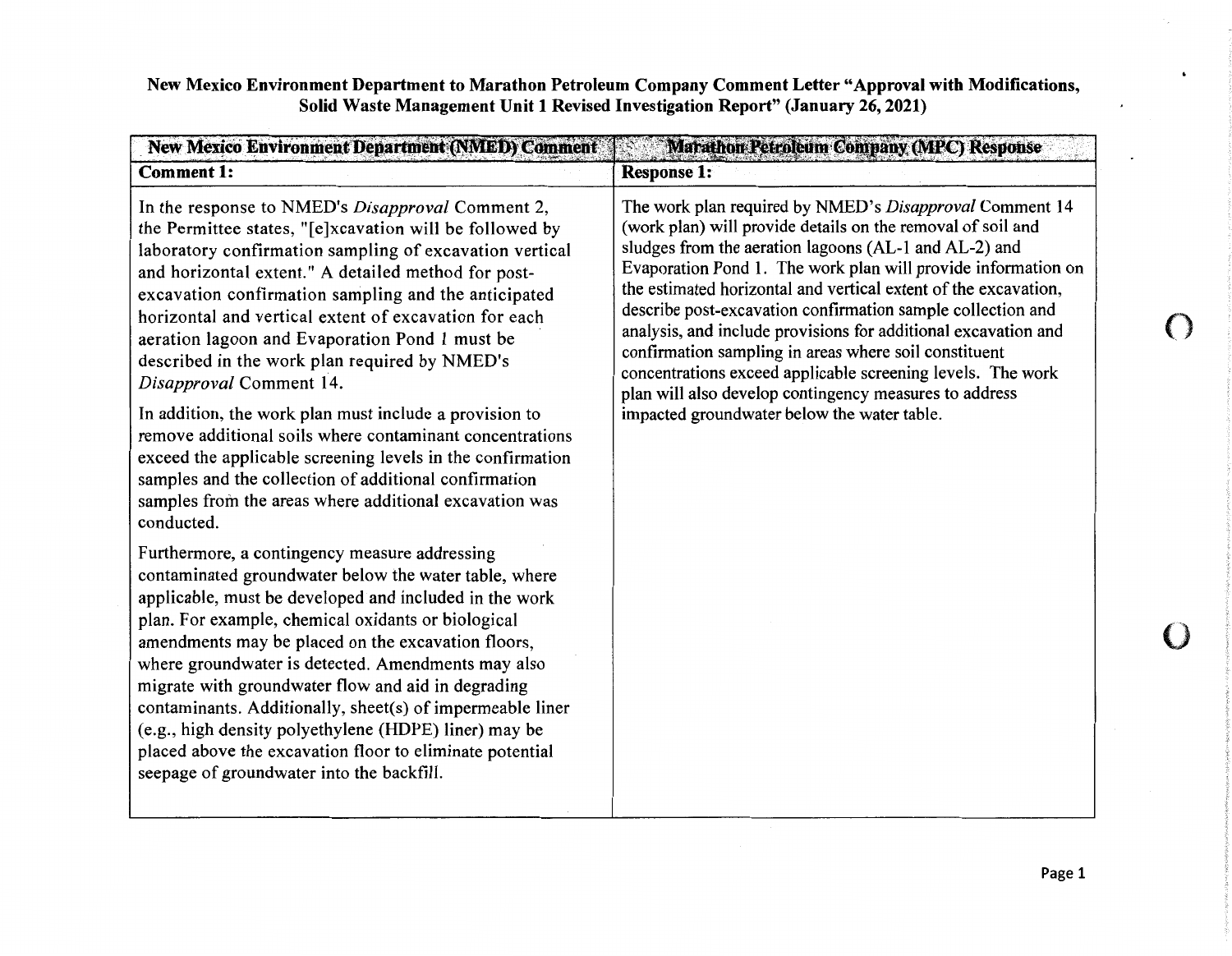| <b>Comment 2:</b>                                                                                                                                                                                                                                                                                                                                                                                                                                                                                                                                                                                                                                                                                                                                                                                                                                                                                                                                                                                                                                                                                                                                                                                         | <b>Response 2:</b> |
|-----------------------------------------------------------------------------------------------------------------------------------------------------------------------------------------------------------------------------------------------------------------------------------------------------------------------------------------------------------------------------------------------------------------------------------------------------------------------------------------------------------------------------------------------------------------------------------------------------------------------------------------------------------------------------------------------------------------------------------------------------------------------------------------------------------------------------------------------------------------------------------------------------------------------------------------------------------------------------------------------------------------------------------------------------------------------------------------------------------------------------------------------------------------------------------------------------------|--------------------|
| In the response to NMED's <i>Disapproval</i> Comment 3, the<br>Permittee states, "[w]hile equipment blanks were not<br>collected, MPC does not believe the integrity of the samples<br>was compromised." The Permittee must propose to collect<br>equipment blanks at a frequency of ten percent of the<br>samples collected in the future. No revision required.                                                                                                                                                                                                                                                                                                                                                                                                                                                                                                                                                                                                                                                                                                                                                                                                                                         | Comment noted.     |
| <b>Comment 3:</b>                                                                                                                                                                                                                                                                                                                                                                                                                                                                                                                                                                                                                                                                                                                                                                                                                                                                                                                                                                                                                                                                                                                                                                                         | <b>Response 3:</b> |
| In the response to NMED's <i>Disapproval</i> Comment 4, the<br>Permittee states, "[a]lthough the mercury soil analyses<br>exceeded the holding times for the EPA Method 7471, this<br>analysis was not proposed in the approved investigation work<br>plan and was requested later to provide additional<br>information on mercury concentrations across the ponds."<br>The Permittee's response does not justify the acceptability of<br>analytical data acquired outside the holding time. The<br>analysis should have been conducted within the holding time.<br>However, the Permittee also states, "[t]he TCLP mercury<br>samples, which were proposed in the approved investigation<br>work plan, were analyzed within the holding time," and<br>"TCLP mercury results for all samples (berm and pond) were<br>several orders of magnitude below the Code of Federal<br>Regulations (CFR) TCLP screening level of 0.2 milligram<br>per liter (mg/L)." The results of the TCLP mercury analysis<br>indicate that the mercury exceedance in the soil samples is<br>not likely. Accordingly, the Permittee is not required to<br>recollect soil samples for mercury analysis. No revision<br>required. | Comment noted.     |

 $\bigcirc$ 

 $\mathbf O$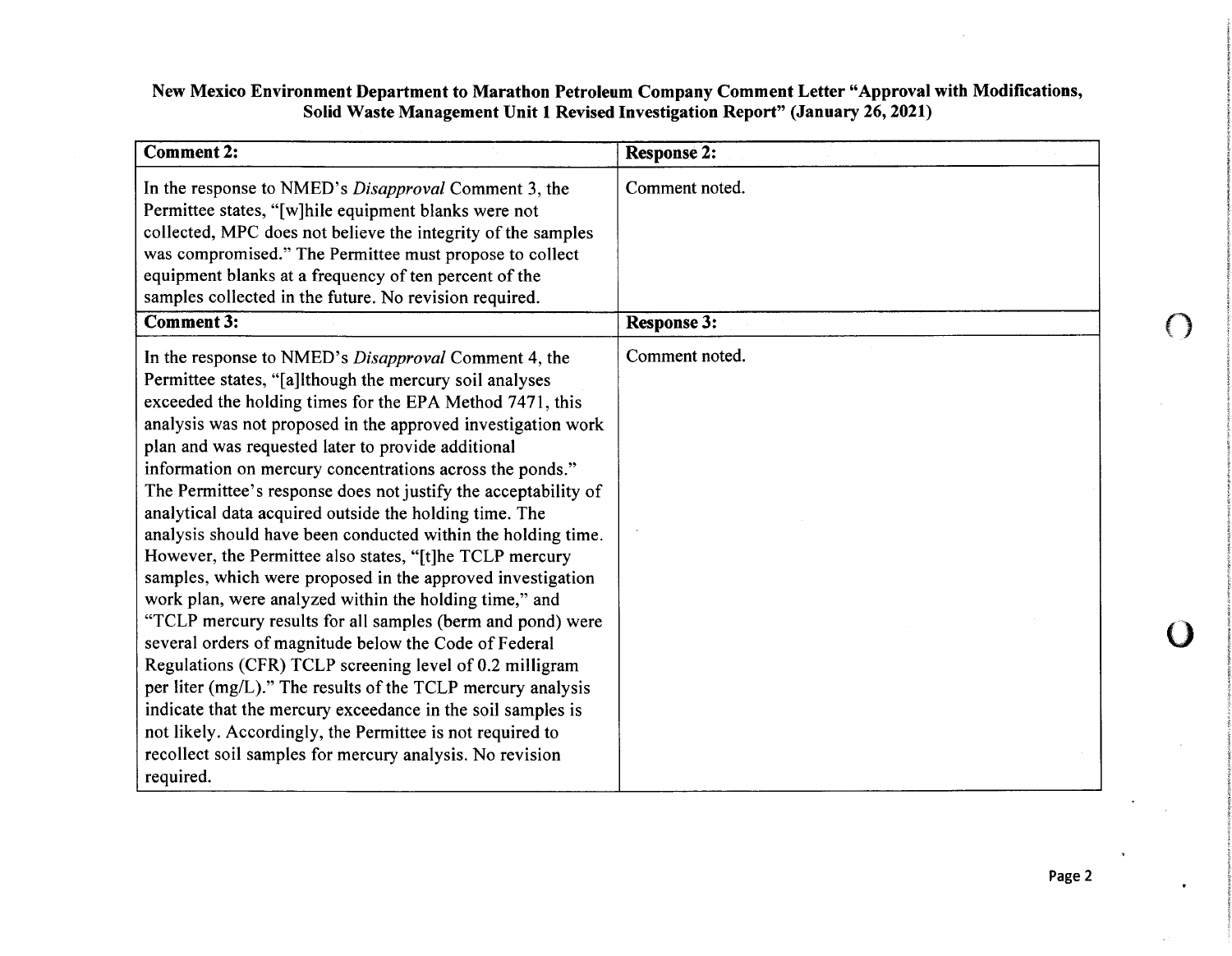| <b>Comment 4:</b>                                                                                                                                                                                                                                                                                                                                                                                                                                                                                                                                                                                                                                                                                                                                                                                                                                                                                                                                                                                                                                                                                                                                                                       | <b>Response 4:</b>                                                                                                                                                                                              |
|-----------------------------------------------------------------------------------------------------------------------------------------------------------------------------------------------------------------------------------------------------------------------------------------------------------------------------------------------------------------------------------------------------------------------------------------------------------------------------------------------------------------------------------------------------------------------------------------------------------------------------------------------------------------------------------------------------------------------------------------------------------------------------------------------------------------------------------------------------------------------------------------------------------------------------------------------------------------------------------------------------------------------------------------------------------------------------------------------------------------------------------------------------------------------------------------|-----------------------------------------------------------------------------------------------------------------------------------------------------------------------------------------------------------------|
| In the responses to NMED's <i>Disapproval</i> Comments 6 and<br>10, the Permittee states, "[a]n FID is designed to detect a<br>broader range of compounds such as long-chained<br>hydrocarbons, also known as SVOCs, in addition to the<br>VOCs. Because both AL-1 and AL-2 are aeration lagoons,<br>most of the lighter VOCs had volatilized or degraded during<br>aeration leaving the heavier SVOCs in the sludge and<br>hydrocarbon that infiltrated the underlying clay liner," and<br>"an additional functional FID unit will be kept on-site."<br>However, the FID instrument did not work properly<br>because FID flame did not stay lit. The problem may be<br>caused by high moisture content in the samples and may<br>recur. A combustible gas indicator (e.g., Bacharach TLV<br>Sniffer), while less sensitive at low concentrations, is known<br>to be more effective in screening soils that contain high<br>moisture content. Evaluate an applicability of the use of a<br>combustible gas indicator as a backup soil screening tool for<br>future sampling events in SWMU 1 and provide a discussion<br>in the work plan required by NMED's Disapproval<br>Comment 14. | MPC will evaluate using a combustible gas indicator as a backup<br>soil screening tool for future solid waste management unit<br>(SWMU) 1 sampling events. The evaluation will be provided in<br>the work plan. |

 $\epsilon$  $\sim$   $\bigcirc$ 

 $\bullet$ 

 $\bigcirc$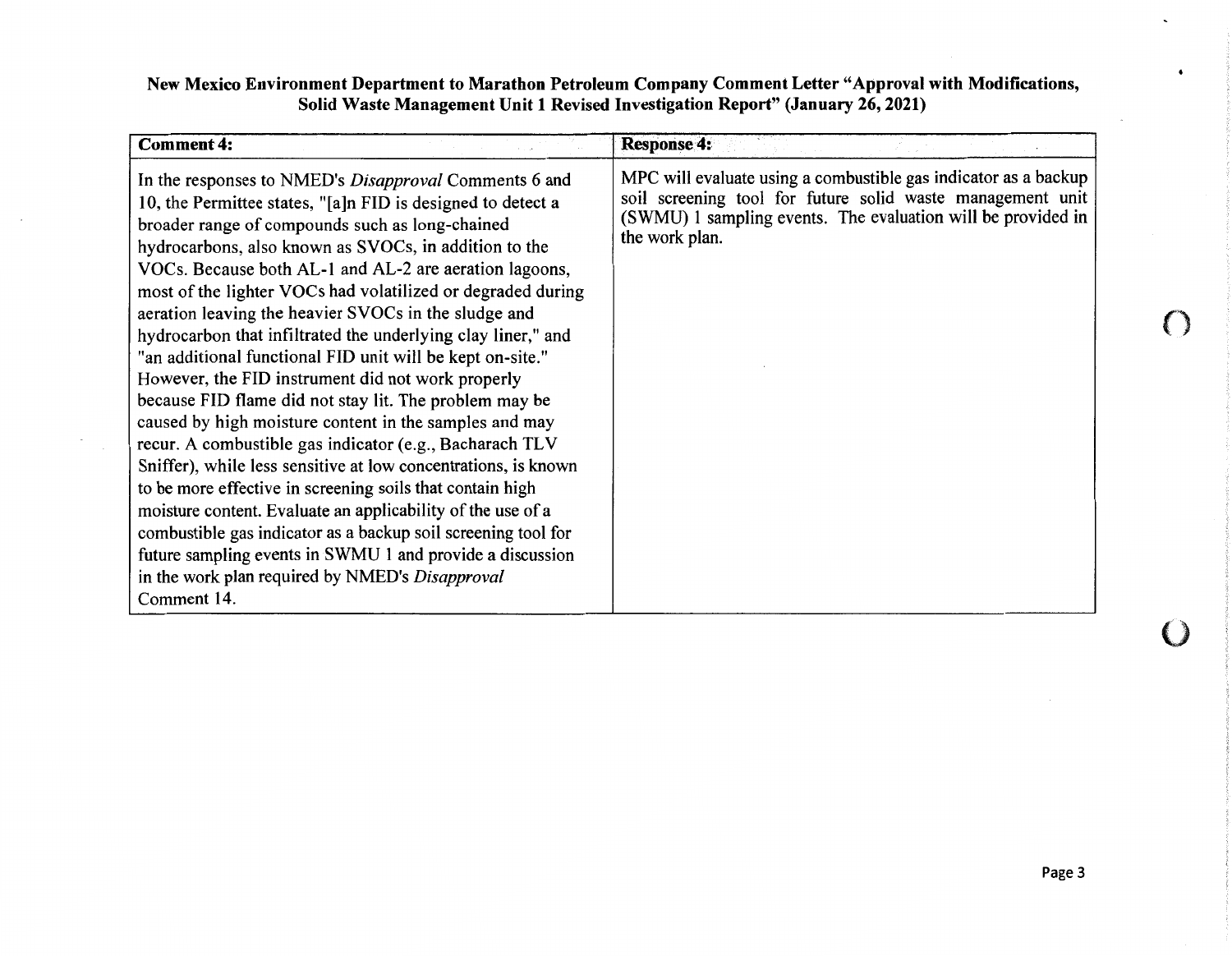| <b>Comment 5:</b>                                                                                                                                                                                                                                                                                                                                                                                                                                                                                                                                                                                                                                                                                                                                                                                                                                                                                                                                                                                                                                                                                      | <b>Response 5:</b>                                                                                                                                                                                                                                                 |
|--------------------------------------------------------------------------------------------------------------------------------------------------------------------------------------------------------------------------------------------------------------------------------------------------------------------------------------------------------------------------------------------------------------------------------------------------------------------------------------------------------------------------------------------------------------------------------------------------------------------------------------------------------------------------------------------------------------------------------------------------------------------------------------------------------------------------------------------------------------------------------------------------------------------------------------------------------------------------------------------------------------------------------------------------------------------------------------------------------|--------------------------------------------------------------------------------------------------------------------------------------------------------------------------------------------------------------------------------------------------------------------|
| In the response to NMED's <i>Disapproval</i> Comment 7, the<br>Permittee states, "[b]ased on the berm sampling results shown<br>in Table 7, shallow berm soils can likely be segregated in the<br>field during excavation and composite sampled to determine<br>suitability as backfill." The TPH-DRO concentrations in the<br>samples collected from locations SWMU 1-19 (berm) (2.5 ft),<br>SWMU 1-22 (berm) (2.5 ft), SWMU 1-15 (berm) (2.5 ft), and<br>SWMU 1-16 (berm) (2.5 ft) are recorded as $6,300$ mg/kg,<br>$2,100$ mg/kg, $20,000$ mg/kg, and $32,000$ mg/kg, respectively,<br>and exceed the applicable soil screening levels (SSLs)<br>according to Table 7, SWMU-1 Berm Sample Results. The<br>berm soils excavated at depths more than 2.5 feet below<br>ground surface (bgs) must not be used as a backfill. However,<br>the berm soils excavated at depths less than 1.5 feet bgs can<br>be segregated and composite samples may be collected to<br>evaluate a suitability for backfill use. Include the provision in<br>the work plan required by NMED's Disapproval Comment<br>14. | MPC will discuss segregating berm soil excavated from depths<br>less than 1.5 feet bgs and collecting composite samples to evaluate<br>berm soil suitability for backfill in the required work plan. The<br>evaluation criteria will be provided in the work plan. |

 $\cdot$ 

*()* 

 $\mathbf O$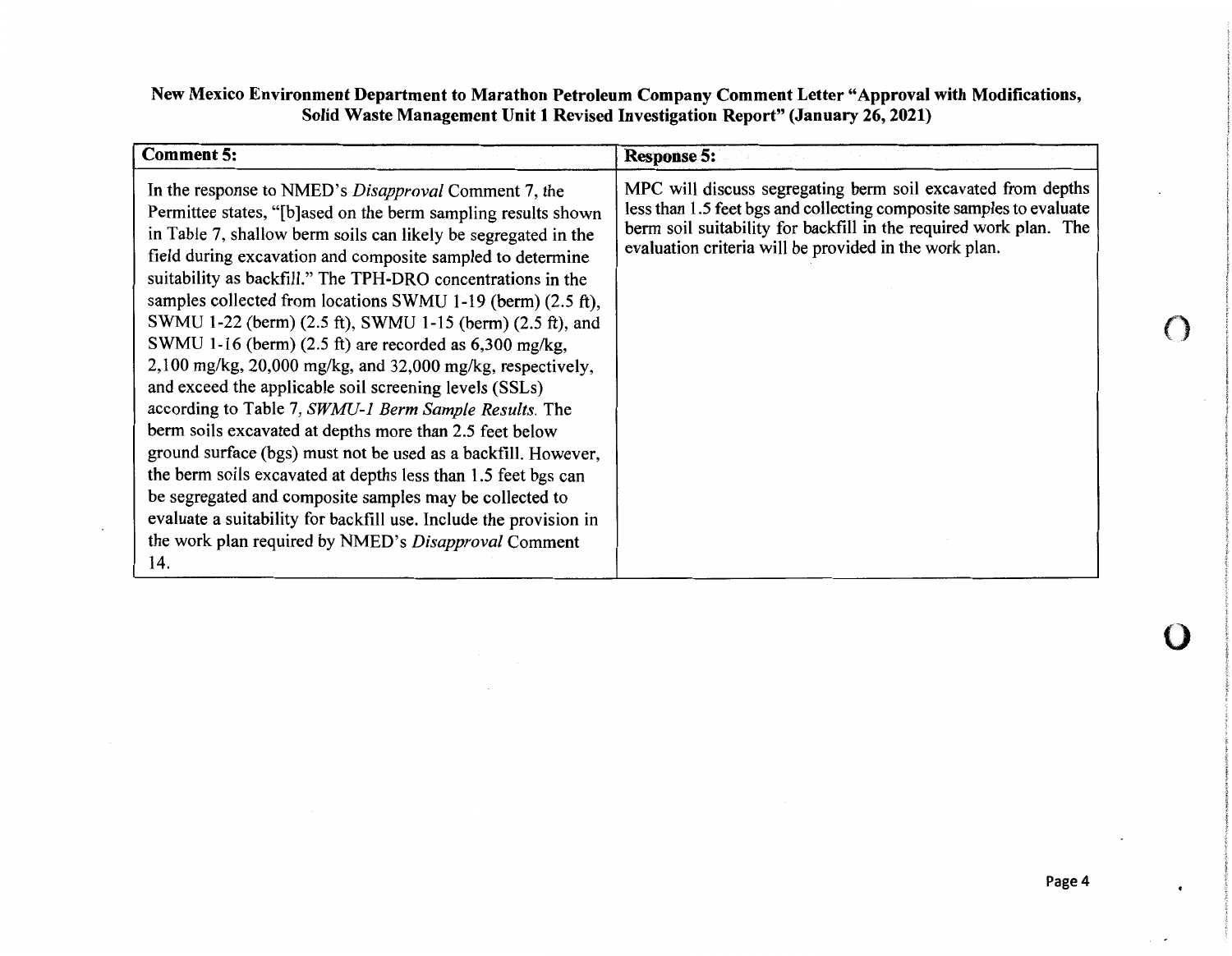| <b>Comment 6:</b>                                                                                                                                                                                                                                                                                                                                                                                                                                                                                                                                                                                                                                                                                                                                                                                                                                                                                                                                                                                                                                                                                                                                                       | Response 6:                                                                                                                                                                                                                                                                                                                                                                                                                                                                                                                                                                         |
|-------------------------------------------------------------------------------------------------------------------------------------------------------------------------------------------------------------------------------------------------------------------------------------------------------------------------------------------------------------------------------------------------------------------------------------------------------------------------------------------------------------------------------------------------------------------------------------------------------------------------------------------------------------------------------------------------------------------------------------------------------------------------------------------------------------------------------------------------------------------------------------------------------------------------------------------------------------------------------------------------------------------------------------------------------------------------------------------------------------------------------------------------------------------------|-------------------------------------------------------------------------------------------------------------------------------------------------------------------------------------------------------------------------------------------------------------------------------------------------------------------------------------------------------------------------------------------------------------------------------------------------------------------------------------------------------------------------------------------------------------------------------------|
| In the responses to NMED's Disapproval Comments 9 and<br>13, the Permittee states, "[t]his standing water is likely from<br>precipitation, with a possible contribution from shallow<br>groundwater seepage $(< 6$ ft in depth)," and [p]onded water<br>observed in AL-1 and AL-2 is likely perched water trapped<br>by the clay layer which underlies the ponds and results from<br>precipitation and possible shallow groundwater seepage<br>from the east and south." The water observed in the ponds<br>likely originates from groundwater since wastewater<br>discharge was discontinued in 2013 and the precipitation is<br>minimal at the site; yet water persists in the ponds. The clay<br>liner may have been contaminated with the groundwater<br>beneath the ponds. Similarly, the sludge and hydrocarbons<br>accumulated above the liner may have seeped into the<br>groundwater through the liner. Accordingly, it is appropriate<br>to completely remove the clay liner and excavate soils to a<br>depth below the historic water table for ponds AL-1 and<br>AL-2. Include the provision in the work plan required by<br>NMED's Disapproval Comment 14. | Soil will be excavated to an appropriate depth based on<br>confirmation sampling results. A contingency will be added to<br>the work plan to address the scenario of if confirmation sampling<br>indicates that soil below the historical water table is impacted with<br>constituent concentrations exceeding applicable screening levels.<br>In addition, MPC is installing a shallow dewatering system to<br>depress the water table in the area to allow for deeper excavation.<br>Provisions for this additional excavation and sampling will be<br>provided in the work plan. |

*I* •

 $\bigcap$ 

 $\bigcirc$